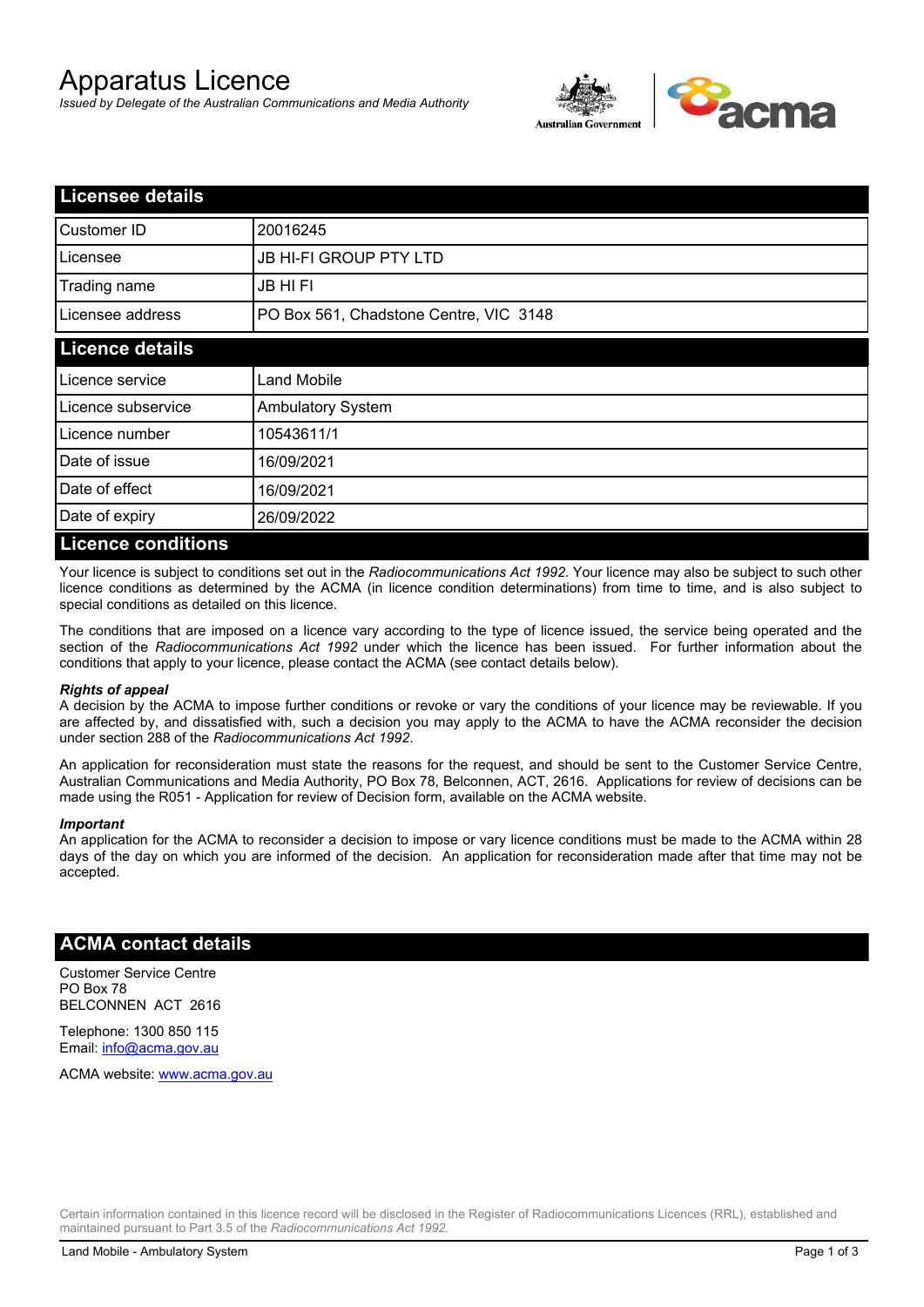# **Advisory Notes applying to licence no.: 10543611/1**

Conditions applicable to the operation of Ambulatory System station(s) authorised under this licence can be found in the Radiocommunications Licence Conditions (Apparatus Licence) Determination and the Radiocommunications Licence Conditions (Land Mobile Licence) Determination. Copies of these determinations are available from the ACMA and from the ACMA home page (www.acma.gov.au).